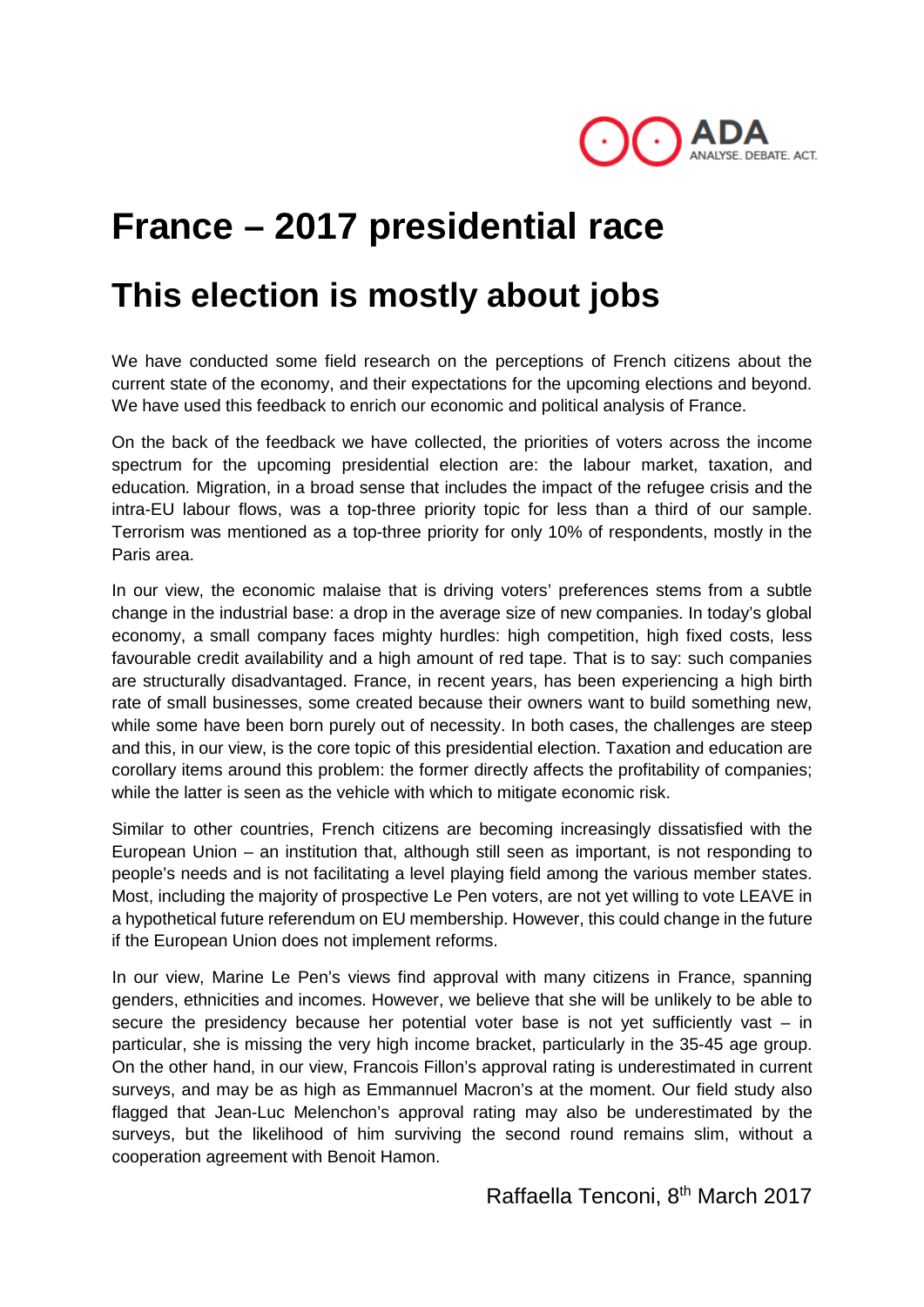

## **The bottom line**

This report is based on the proprietary data we collected over 6-24 February. Our methodology and the details of the sample are only available on demand to our clients. The views we express in this report are based on the feedback we have collected, augmented by our own analysis of the economy and social trends. Thus, this report cannot be interpreted as a standard opinion poll, but rather as augmented economic and political analysis.

The support for Francois Fillon has been eroding quickly in recent days, but he remains the conservative party's candidate at the time of writing this report (the key court ruling that will dictate his fate will take place on  $15<sup>th</sup>$  of March). Our research suggests that his popular support remains strong, despite Penelope-gate; in fact, he may well be the best-positioned to win the presidency, closely followed by Emmanuel Macron, if the two strongest left-wing candidates (Hamon and Melenchon) do not form a coalition of some sort.

Marine Le Pen, in our view, is not strong enough to win this time around. She is actually losing potential voters because of some of her boldest pledges (a referendum on the EU scares a sizeable chunk of the electorate), she is missing out on a large part of the electorate because she is not promising enough on some issues (insufficient potential gains to attract the very high income class), and she is not trusted enough by some parts of society. Her high approval ratings in the latest opinion polls suggest that she should make it through the second round, but our research has highlighted that, once there, she will struggle to collect endorsements from those that voted for the left-wing candidates, while the voter bases of Fillon and Macron are likely to back each other in the second round.

Even though we believe that Marine Le Pen may not win the presidency this time around, the odds of her being victorious in the next presidential election, in 2022, will improve significantly if the EU does not engage quickly in profound structural reforms, in our view.

This report includes voters' feedback on the economy, the EU and the presidential candidates.



*Change in total employment: Italy exceeds France in 2014-16*

*Sources: Eurostat, ADA Economics Ltd*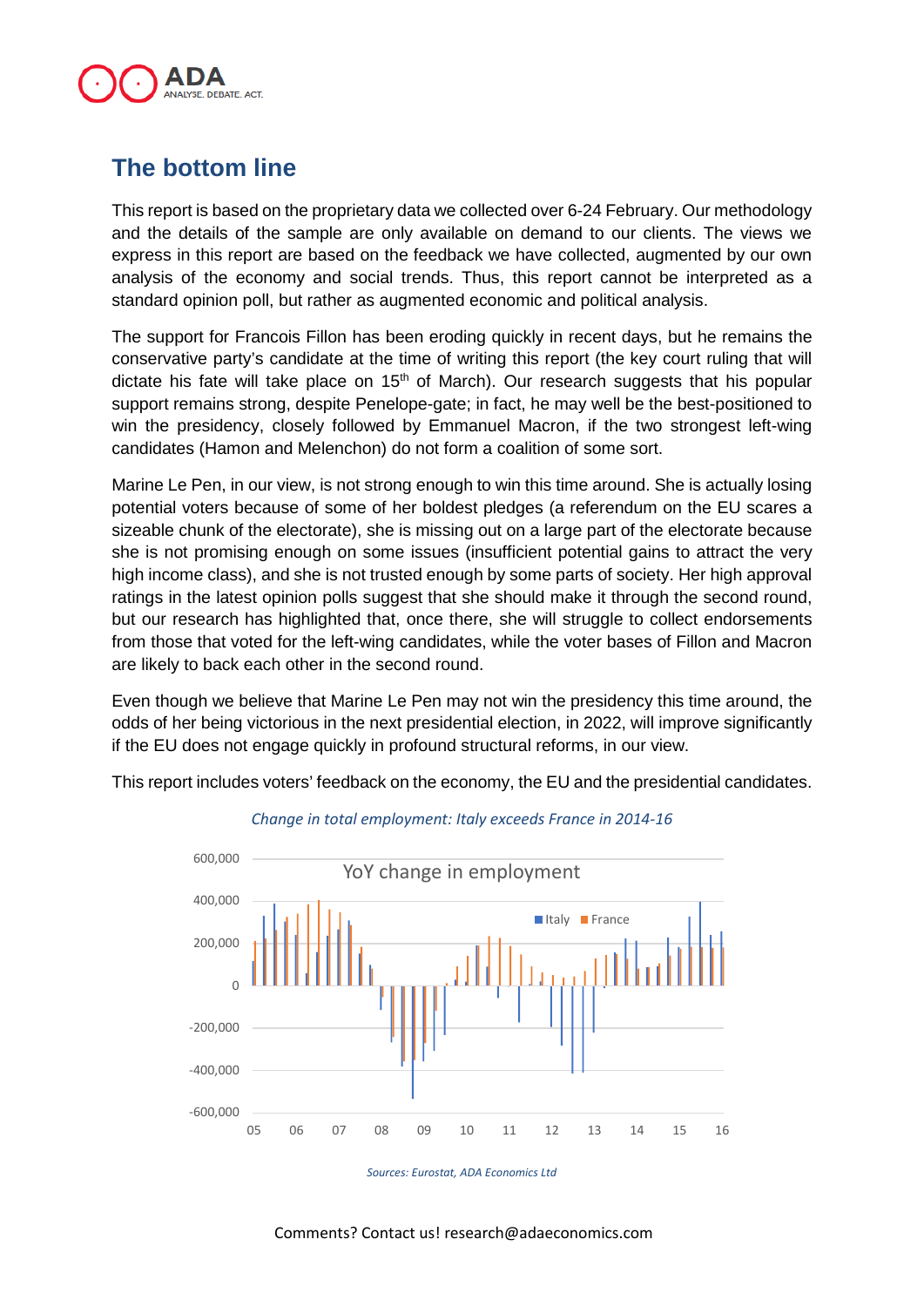

## **Two key charts that say it all…**

*The unemployment rate is falling faster in Italy (a country with a potential growth rate of zero)* 



*Sources: Eurostat, Macrobond, ADA Economics Research Ltd*

|                                       | 2008                     | 2009      | 2010      | 2011      | 2012     | 2013                                                                  | 2014    |  |  |
|---------------------------------------|--------------------------|-----------|-----------|-----------|----------|-----------------------------------------------------------------------|---------|--|--|
|                                       | total stock of companies |           |           |           |          |                                                                       |         |  |  |
| Total                                 |                          |           |           |           |          | 2,670,242 2,816,853 2,947,623 2,977,599 3,039,203 3,184,427 3,414,614 |         |  |  |
| Zero                                  | 1.618.824                |           |           |           |          | 1,785,685 1,916,252 1,964,146 2,023,988 2,170,069 2,289,048           |         |  |  |
| From 1 to 4 employees                 | 663,431                  | 652,986   | 650,329   | 635,974   | 640,126  | 641,723                                                               | 803,427 |  |  |
| From 5 to 9 employees                 | 203,133                  | 197,777   | 198,636   | 195,250   | 193,934  | 193,031                                                               | 168,786 |  |  |
| 10 employees or more                  | 184,854                  | 180,405   | 182,406   | 182,229   | 181,155  | 179,604                                                               | 153,353 |  |  |
| Yearly change                         |                          |           |           |           |          |                                                                       |         |  |  |
| Total births                          | 259,121                  | 365,597   | 376,631   | 328,117   | 308.326  | 302,600                                                               | 339,075 |  |  |
| Yearly change - net (births - deaths) |                          |           |           |           |          |                                                                       |         |  |  |
| solo traders                          | 72,681                   | 177,022   | 195,918   | 154,046   | 149,180  | 140,461                                                               | 119,751 |  |  |
| with 1-4 employees                    | $-11,963$                | $-14,593$ | $-13,343$ | $-11,291$ | $-7,028$ | $-3,251$                                                              | 25,905  |  |  |
| with 5-9 employees                    | $-5,871$                 | $-6,286$  | $-5,496$  | $-5,121$  | $-3,534$ | $-2,093$                                                              | 851     |  |  |
| 10 employees or more                  | $-2,282$                 | $-3,048$  | $-2,722$  | $-2,868$  | $-1,725$ | $-547$                                                                | $-38$   |  |  |

#### *Lots of new companies being created, but mostly very tiny*

*Sources: Eurostat, ADA Economics Research Ltd. Note: more recent data is presented later in the report from INSEE; however, Eurostat provides a more detailed breakdown, which gives a clearer message on the dynamics of the industrial sector*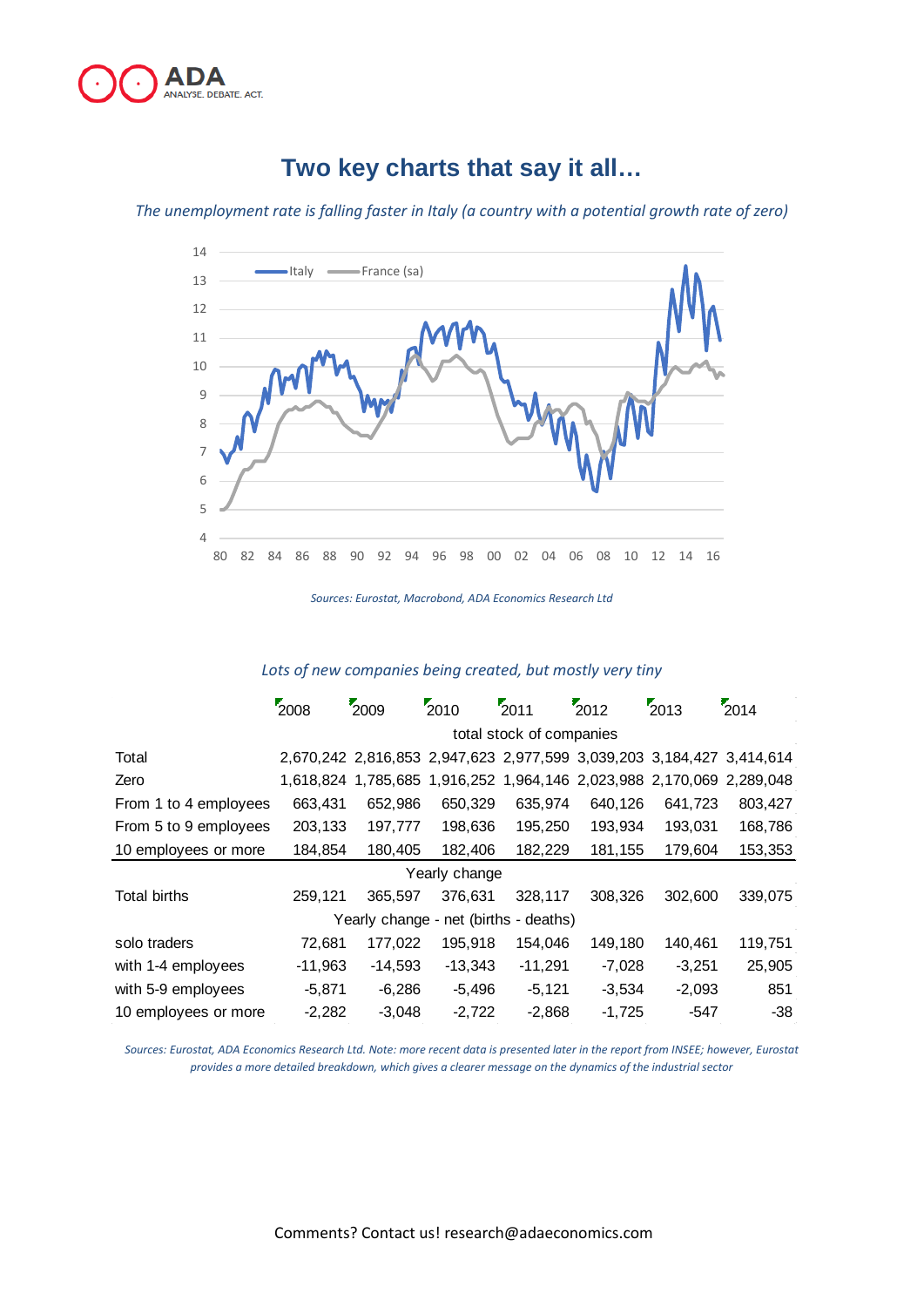

### **Themes influencing the French presidential elections**

#### **Everyone's first concern: the labour market**

The key issue spontaneously raised by those we talked to, across the income spectrum and irrespective of age, profession, gender and ethnicity, was the labour market. The perception of most is that the labour market is rigid and there are too few job opportunities. Those that have permanent jobs become too risk-averse to search for better opportunities, and there is a perception that people are being forced into temporary jobs with low pay and little career progression. Most feel that, in today's world, the labour market should be more flexible, but the State should make sure that sufficient social safety nets are in place to offset the potential risk of unemployment. The 35 hours/week cap is also seen by most, especially those without small children, as inadequate: the cap should either be lifted or should be age-dependent, allowing the young to work more if they want to and the older to work less if necessary.



*Sources: Eurostat, Migration & emigration in thousands, ADA Economics Research Ltd*

#### **Public sector education: underfunded, yet critical for the future of France**

Education reform is a topic raised by virtually everyone we talked to, irrespective of their profession, age or gender, as it is seen as the means to offset the challenges of the labour market. The young feel that access to good quality education is expensive, so is fuelling inequality among workers. Those with some professional experience, or already retired, feel that the current school system is not providing enough skills for the realities of working life; that more money needs to be invested in the education system; and that a fresh new strategy should be put in place to make sure that students are sufficiently prepared at all educational levels for today's global economy. Many feel that trade schools need to be made more widely available as they could prove to be an effective way to improve the job prospects of the young.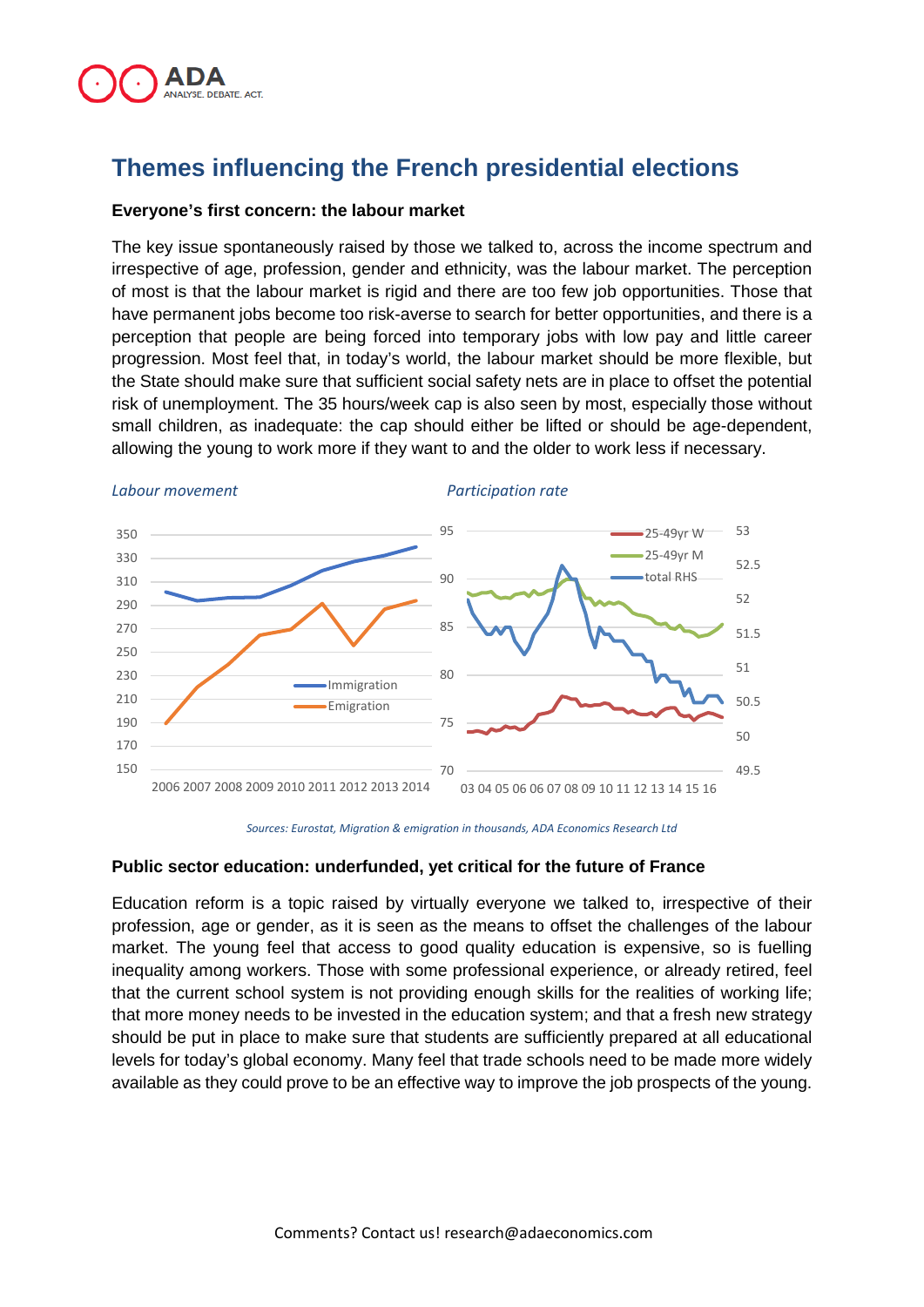

#### **Taxation: too high for everyone!**

The tax burden is perceived as too high by most. We also found recurrent complaints about the recent increases in local taxes, which most see as unmatched by improvements in services, as well as other tax increases for low income earners. In our survey, we found that people complained about the challenges of achieving the lifestyle they thought they deserved given the effort/hours worked, even in the  $3<sup>rd</sup>$  and  $4<sup>th</sup>$  income quintiles.

Small entrepreneurs complained that the tax burden on labour, on top of the high cost of labour, is severely limiting their ability to compete and hire. High income earners reported that their perception is that very small companies are, de facto, not paying enough taxes, while multinationals are very well-skilled in minimising their tax burdens, meaning that mid-sized companies are stuck with a very high tax burden, which puts them in an unfavourable competitive position on a global scale.

#### *The race to the bottom on corporate tax rates – France still far away from having the lowest tax rate*

|                 |                        | 2006  | 2007  | 2008  | 2009  | 2010  | 2011  | 2012  | 2013  | 2014  | 2015  | 2016  | 2017E |
|-----------------|------------------------|-------|-------|-------|-------|-------|-------|-------|-------|-------|-------|-------|-------|
| <b>USA</b>      |                        | 39.3% | 39.3% | 39.3% | 39.2% | 39.2% | 39.2% | 39.1% | 39.1% | 39.1% | 39.0% | 38.9% | 15.0% |
| <b>UK</b>       |                        | 30.0% | 30.0% | 28.0% | 28.0% | 28.0% | 26.0% | 24.0% | 23.0% | 21.0% | 20.0% | 20.0% | 19.0% |
| Hungary*        |                        | 17.3% | 20.0% | 20.0% | 20.0% | 19.0% | 19.0% | 19.0% | 19.0% | 19.0% | 19.0% | 19.0% | 9.0%  |
| Romania         |                        | 16.0% | 16.0% | 16.0% | 16.0% | 16.0% | 16.0% | 16.0% | 16.0% | 16.0% | 16.0% | 16.0% | 16.0% |
| Italy           |                        | 37.3% | 37.3% | 31.4% | 31.4% | 31.4% | 31.4% | 31.3% | 31.3% | 31.3% | 31.3% | 31.3% | 24.0% |
| <b>I</b> reland |                        | 12.5% | 12.5% | 12.5% | 12.5% | 12.5% | 12.5% | 12.5% | 12.5% | 12.5% | 12.5% | 12.5% | 12.5% |
|                 | Francois F             | 34.4% | 34.4% | 34.4% | 34.4% | 36.1% | 36.1% | 38.0% | 38.0% | 38.0% | 38.0% | 33.4% | 25%** |
| France          | Marine le Pen          |       |       |       |       |       |       |       |       |       |       |       | ***   |
|                 | <b>Emmanuel Macron</b> |       |       |       |       |       |       |       |       |       |       |       | 25.0% |
| Russia          |                        | 24.0% | 24.0% | 24.0% | 20.0% | 20.0% | 20.0% | 20.0% | 20.0% | 20.0% | 20.0% | 20.0% | 20.0% |

*Sources: OECD combined tax rates. 2017E – showing policy pledges from the various French candidates, beware the promised corporate tax drop will be phased in over various years; \*10% for SMEs, France: rates based on election policy proposals, beware that implementation timing will likely be slow and varies among candidates; \*\*Fillon's plan proposes a progressive tax rate for corporates; \*\*\*Le Pen proposes to introduce a new tax rate bracket specific for SMEs in between the current 15-28-33% range on taxable profit, of 15-24% rates on taxable profits; ADA Economics Research Ltd*

#### **Migration: management, resources and intra-EU labour dumping**

We discussed the issue of migration with all our interviewees, and found that, while virtually everyone thought it was an important issue, less than a third rated it as a top-three priority for the next president. The vast majority of the people we spoke with do not want France to close itself off from the world, but rather believe that the government is justified in taking a more pragmatic approach to immigration. Most were of the view that the recent refugee crisis was badly managed, not just blaming France, but rather a fallacy at the European level. Many would like the government to think more carefully about how many low-skilled workers the welfare system can cope with, and putting pressure on newcomers to contribute to society regardless of their incomes (this was actually suggested for taxation more broadly, not just for immigrants).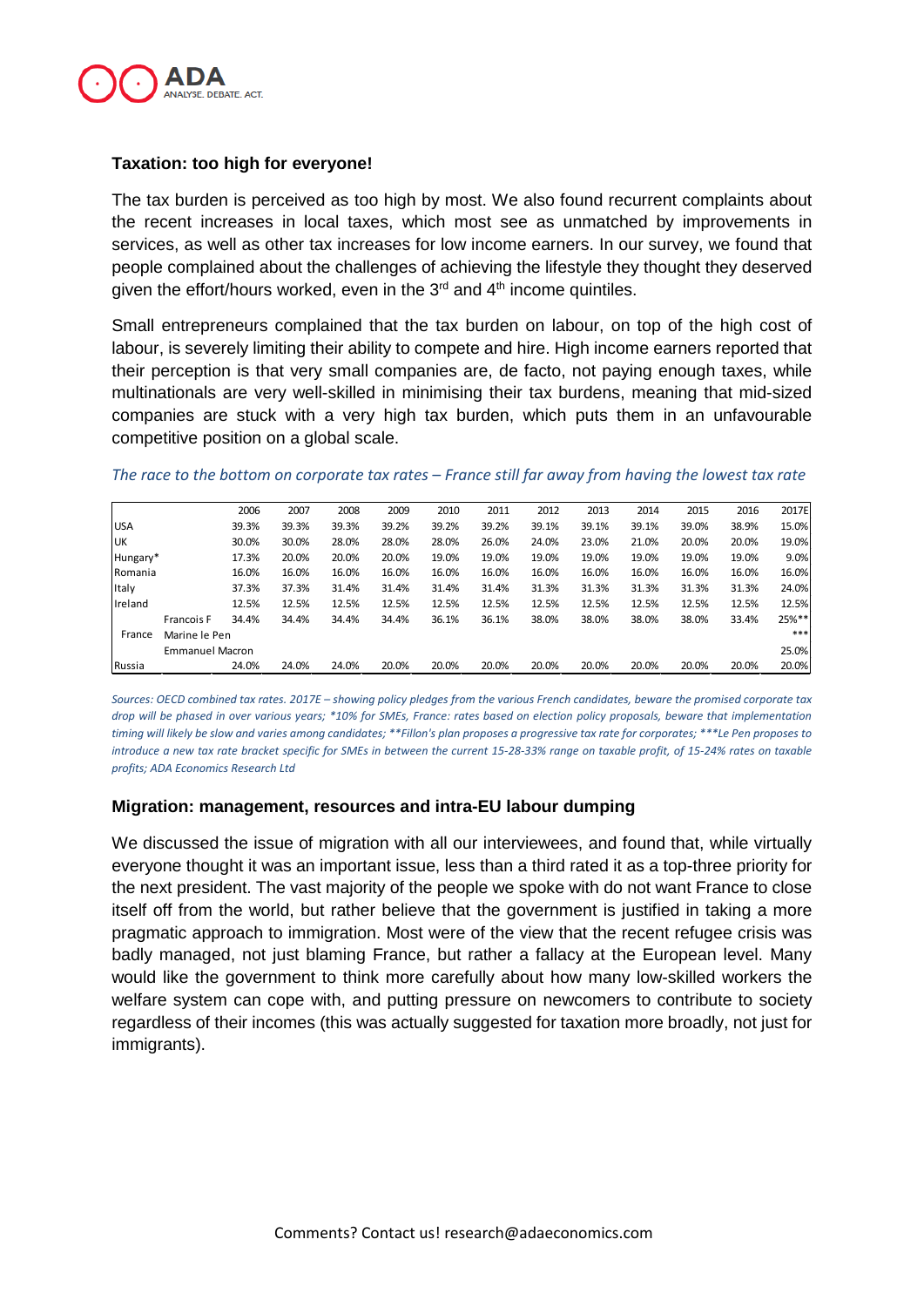

Aside from the question of the inflow of non-EU workers, we found an acute perceived injustice about the inflow of EU citizens from much lower income countries that are willing to work for low wages, often without the proper tax registration (intra-EU labour dumping).

#### *Cut-off points for the quintiles of income distribution data (years of presidential elections)*

|                 | 2007   | 2012   | 2015   | 07/12 change 12/15 change |    |
|-----------------|--------|--------|--------|---------------------------|----|
| 1st.            | 11.357 | 13.977 | 14.541 | 23%                       | 4% |
| 2 <sub>nd</sub> | 14.655 | 18,462 | 19.283 | 26%                       | 4% |
| 3rd             | 18.196 | 23.118 | 23.919 | 27%                       | 3% |
| 4th             | 23.725 | 30.458 | 31.387 | 28%                       | 3% |
|                 |        |        |        |                           |    |

*Sources: Eurostat – 2016 not yet available*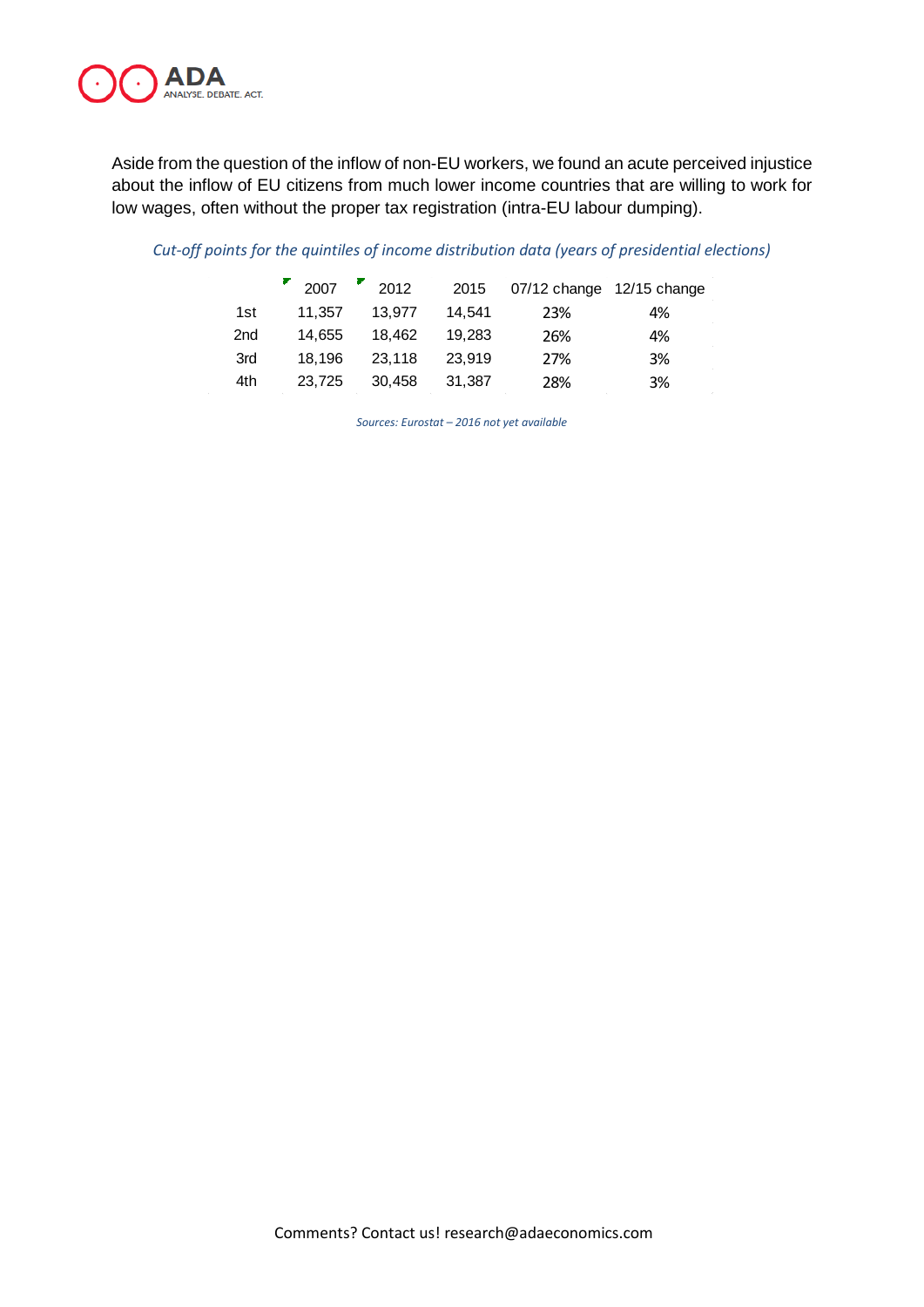

### **Voters' perceptions of the EU: disappointing, but necessary**

The European Union is failing the expectations of most: it is perceived to have failed to show enough solidarity during the Greek financial rescue, and is seen as too influenced by Germany's priorities. This perception seems to be widespread among the high income earners. At the same time, lower and middle income voters complained that the EU is not supporting a level playing field between countries, which should show more clearly in a coordinated corporate tax strategy and greater prevention of "labour dumping" within the union. The EU is seen as too detached from the needs and desires of the average person, whilst also being too responsive to the interests of multinationals and banks.

Despite the widespread criticisms, only 12% of our sample stated the intention of voting to LEAVE the union in a hypothetical referendum. Regardless of whether the respondents are supporters of the National Front or not, we found a dominant desire for France to leverage on a stronger president to influence the direction of the EU to a much greater extent. A significant share of people would like to see the EU with its own military force and greater fiscal coordination (which is not equivalent to a fiscal union) among countries. A noticeable amount of people also claimed that the EU's policy on agriculture has brought severe economic problems to France and should thus be revisited, with much greater emphasis on supporting small farmers, with more local and greener production.

### **Voters' perceptions of the presidential candidates**

**Francois Fillon** – Fillon's approval rating is underestimated by the polls currently (19-20%), in our view. We found support for him across incomes, while his strong points are: his Catholic background; voters' perception of him as a strong (and perceived to be the most effective of all the presidential candidates) leader; and his programme to reduce taxes and public sector workers. On the negative side, his pledged spending cuts are seen as too bold, which may exacerbate social tension. As he is seen as a credible candidate that should deliver on his pledges, more moderate voters appear to prefer Macron (or would have preferred Juppe). Fillon's pledge to raise VAT is also unwelcome for the low-middle income earners (but the threat of a higher VAT rate has not shifted voters away).

**Emmanuel Macron** is appreciated primarily because of his support for flexible work. Aside from that, in our view, his approval rating is largely the reflection of the fact that the strongest two alternative candidates are seen as too extreme. Macron is seen as an attractive alternative for many because he is perceived to be open-minded, pro-EU and very much supportive of the continuation of current conditions. In our view, this makes him a serious potential winner.

**Marine Le Pen** – we found that many parts of her programme have a lot of sympathisers. The main category that is least comfortable with her proposals, in our view, is the 35-45 age group, with high incomes/high levels of education, as this segment tends to severely distrust her true motives and is thus unwilling to consider her at all. We have also not found any evidence of a significant share of very high income earners that would be ready to vote for her, or suggest they may do so. This could be due to the campaign having almost two more months to go, or simply because her economic proposals are not bold enough to appeal to the high income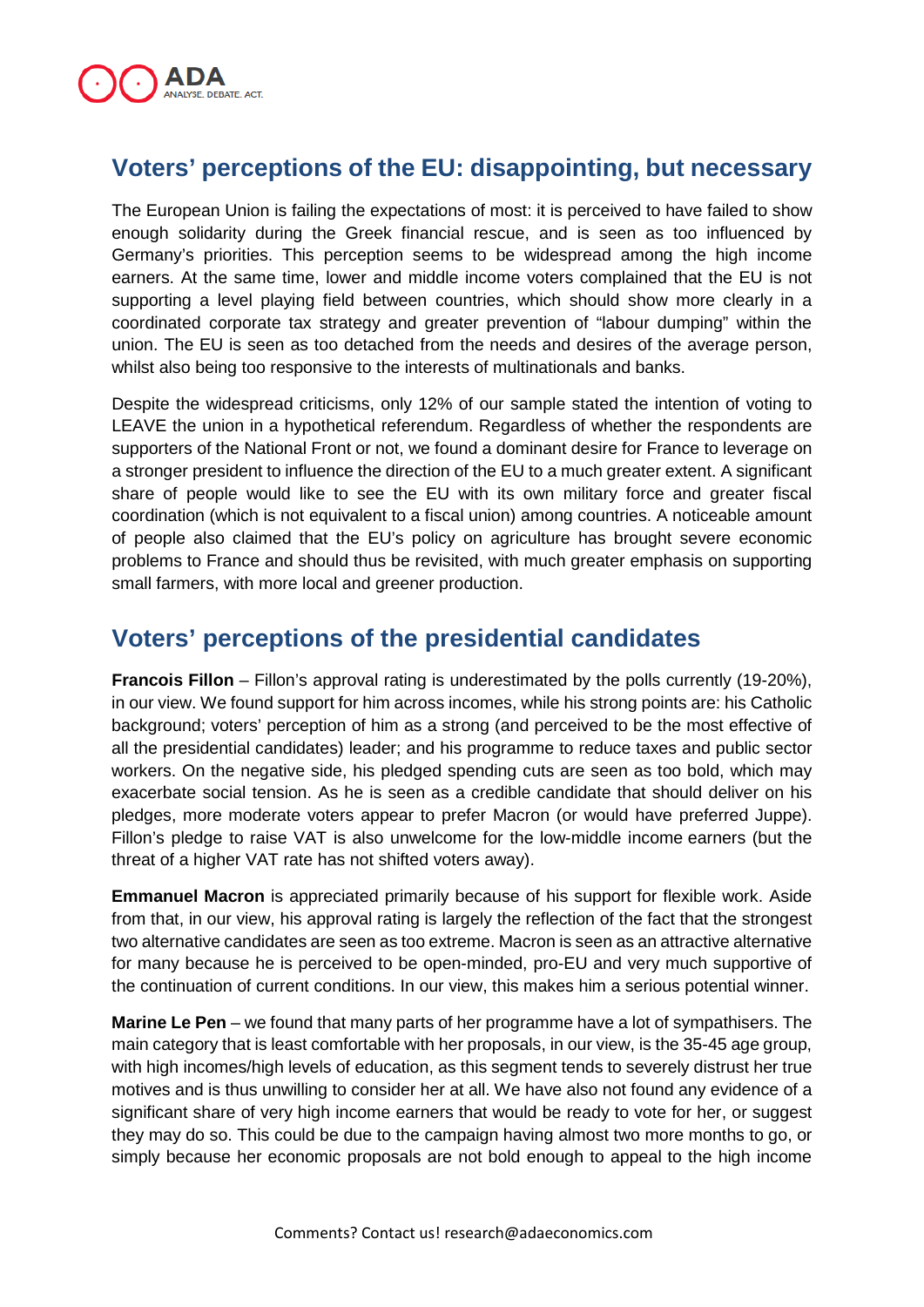

class. As a result, we believe that her approval rating may be somewhat underestimated for the second round, but she is still unlikely to win the race, in our view.

In our view, there is a gender bias that favours Le Pen – women are more likely to say they will vote for her, or consider her (across ages, but not if they are at the top end of the income scale, or from very highly educated professions). On the contrary, men may be less willing to consider her given the perceived compelling alternative represented by Fillon.

**Melenchon/Hamon**: we found widespread support for some of the ideas of both candidates, while Melenchon's approval rating may be underestimated currently as we found that he might benefit because of his bold ideas, as he is perceived as a strong leader and because some people want to use their vote as a sign of protest. Hamon did not come across as strongly in our survey, partly because he is seen as inexperienced and partly because his proposal of universal salary coverage is perceived as expensive/impractical. Without the closer cooperation of these two candidates, it appears unlikely that either will make it to the second round, in our view. In our view the majority of those that will vote either candidate in the first round are not willing to back Marine Le Pen in the second round.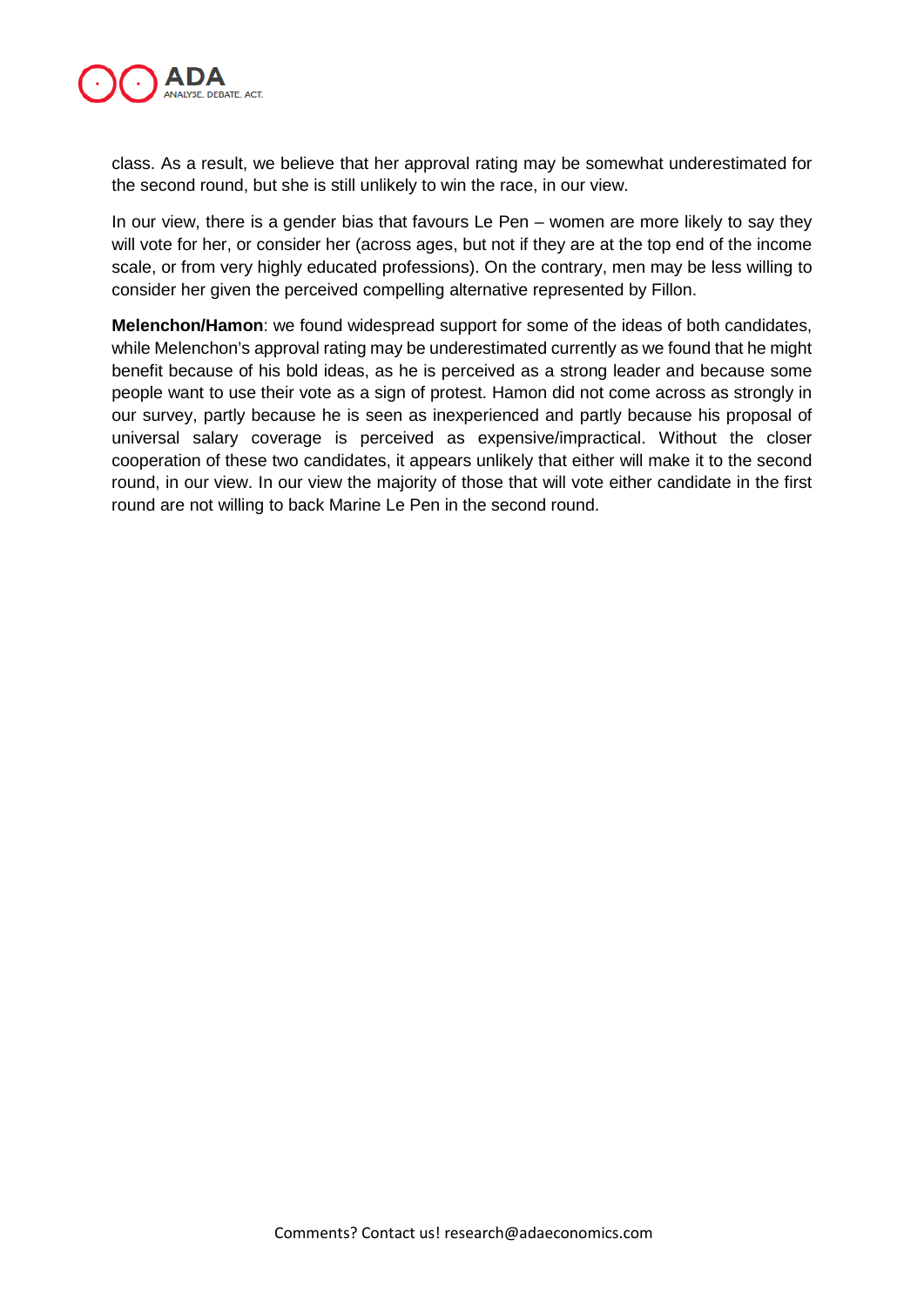

### **Disclaimer**

#### TERMS AND CONDITIONS OF USE

YOU AGREE YOU ARE USING THIS REPORT AND THE ADA Economics Ltd ("ADA") SERVICES AT YOUR OWN RISK AND LIABILITY. NEITHER ADA NOR ANY DIRECTOR, OFFICER, EMPLOYEE OR AGENT OF ADA ACCEPTS ANY LIABILITY WHATSOEVER FOR ANY DIRECT, INDIRECT, CONSEQUENTIAL, MORAL, INCIDENTAL, COLLATERAL OR SPECIAL DAMAGES OR LOSSES OF ANY KIND, INCLUDING, WITHOUT LIMITATION, THOSE DAMAGES ARISING FROM ANY DECISION MADE OR ACTION TAKEN BY YOU IN RELIANCE ON THE CONTENT OF THIS REPORT, OR THOSE DAMAGES RESULTING FROM LOSS OF USE, DATA OR PROFITS, WHETHER FROM THE USE OF OR INABILITY TO USE ANY CONTENT OR SOFTWARE OBTAINED FROM THIRD PARTIES REQUIRED TO OBTAIN ACCESS TO THE CONTENT, OR ANY OTHER CAUSE, EVEN ADA IS ADVISED OF THE POSSIBILITY OF SUCH DAMAGES OR LOSSES AND EVEN IF CAUSED BY ANY ACT, OMISSION OR NEGLIGENCE OF ADA OR ITS DIRECTORS, OFFICERS, EMPLOYEES OR AGENTS AND EVEN IF ANY OF THEM HAS BEEN APPRISED OF THE LIKELIHOOD OF SUCH DAMAGES OCCURRING.

#### I/ Copyright 20179 ADA. All rights reserved.

This report may provide information, commentary and discussion of issues relating to the state of the economy and the capital markets. All opinions, projections and estimates constitute the judgment of the author as of the date of the report and are subject to change without notice. ADA is under no obligation to update this report and readers should therefore assume that AD will not update any fact, circumstance or opinion contained in this report.

The content of this report is provided for discussion purposes only. Any forward looking statements or forecasts included in the content are based on assumptions derived from historical results and trends. Actual results may vary from any such statements or forecasts. No reliance should be placed on any such statements or forecasts when making any investment decision, and no investment decisions should be made based on the content of this report.

This report is not intended to provide personal investment advice and it does not take into account the specific investment objectives, financial situation and particular needs of any specific person. Under no circumstances does any information represent a recommendation to buy or sell securities or any other asset, or otherwise constitute investment advice. Investors should seek financial advice regarding the appropriateness of investing in specific securities or financial instruments and implementing investment strategies discussed or recommended in this report.

This report should not be regarded by recipients as a substitute for the exercise of their own judgment and readers are encouraged to seek independent, third-party research on any companies discussed or impacted by this report.

Securities and other financial instruments discussed in this report are not insured and are not deposits or other obligations of any insured depository institution. Investments in general and, derivatives, in particular, involve numerous risks, including, among others, market risk, counter-party default risk and liquidity risk. No security, financial instrument or derivative is suitable for all investors. In some cases, securities and other financial instruments may be difficult to value or sell and reliable information about the value or risks related to the security or financial instrument may be difficult to obtain. Investors should note that income from such securities and other financial instruments, if any, may fluctuate and that the price or value of such securities and instruments may rise or fall and, in some cases, investors may lose their entire principal investment. Past performance is not necessarily a guide to future performance.